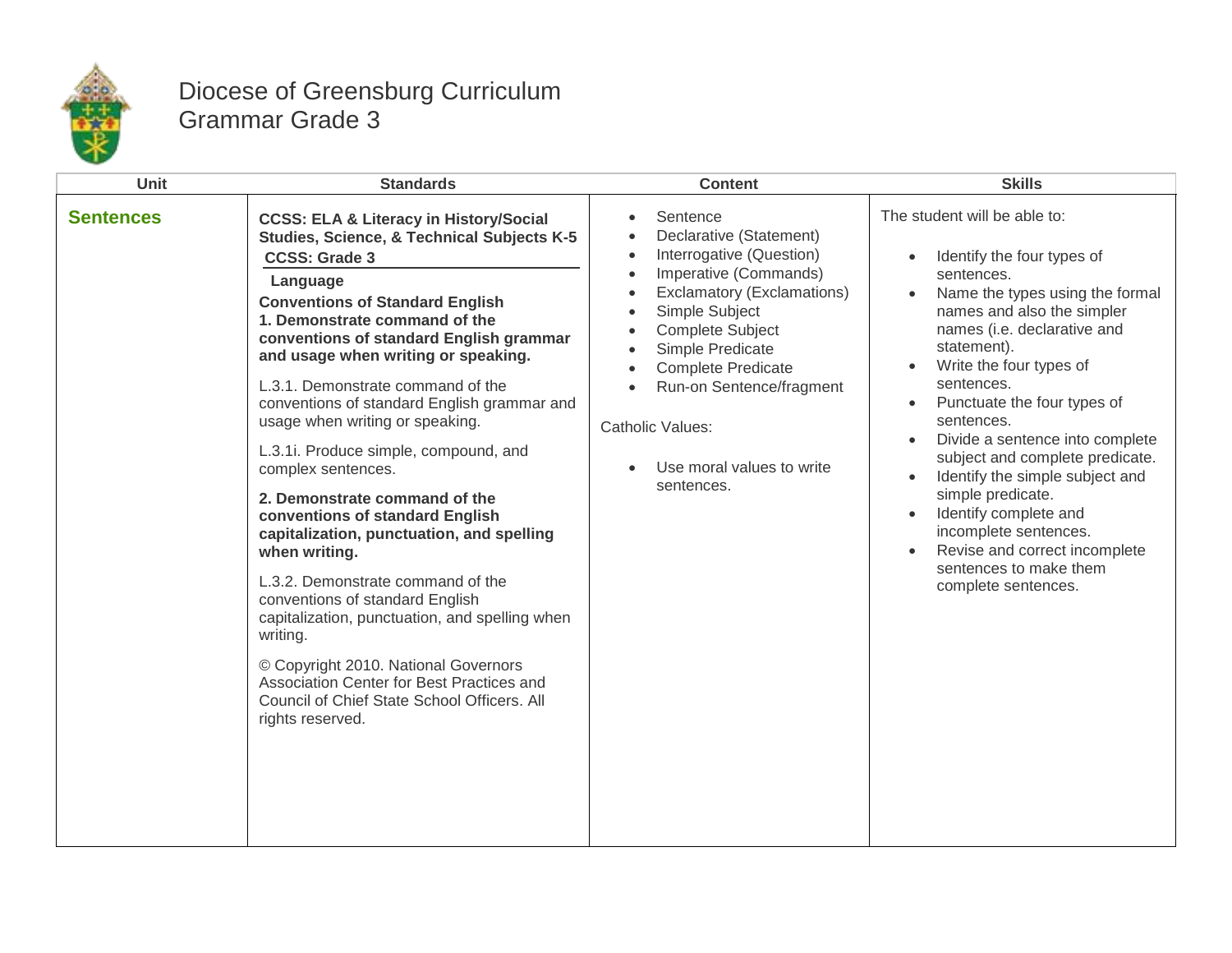| Unit                                            | <b>Standards</b>                                                                                                                                                                                                                                                                                                                                                                                                                                                                                                                                                                                                                                                                                                                                                                                                                                                                                                                                | <b>Content</b>                                                                                                                                                                                                                                                                                                                                                                                                     | <b>Skills</b>                                                                                                                                                                                                                                                                                                                                                                                                                                                                                                                                                   |
|-------------------------------------------------|-------------------------------------------------------------------------------------------------------------------------------------------------------------------------------------------------------------------------------------------------------------------------------------------------------------------------------------------------------------------------------------------------------------------------------------------------------------------------------------------------------------------------------------------------------------------------------------------------------------------------------------------------------------------------------------------------------------------------------------------------------------------------------------------------------------------------------------------------------------------------------------------------------------------------------------------------|--------------------------------------------------------------------------------------------------------------------------------------------------------------------------------------------------------------------------------------------------------------------------------------------------------------------------------------------------------------------------------------------------------------------|-----------------------------------------------------------------------------------------------------------------------------------------------------------------------------------------------------------------------------------------------------------------------------------------------------------------------------------------------------------------------------------------------------------------------------------------------------------------------------------------------------------------------------------------------------------------|
| <b>Capitalization and</b><br><b>Punctuation</b> | <b>CCSS: ELA &amp; Literacy in History/Social</b><br><b>Studies, Science, &amp; Technical Subjects K-5</b><br><b>CCSS: Grade 3</b><br>Language<br>2. Demonstrate command of the<br>conventions of standard English<br>capitalization, punctuation, and spelling<br>when writing.<br>L.3.2. Demonstrate command of the<br>conventions of standard English<br>capitalization, punctuation, and spelling when<br>writing.<br>L.3.2a. Capitalize appropriate words in titles.<br>L.3.2b. Use commas in addresses.<br>L.3.2c. Use commas and quotation marks in<br>dialogue.<br>L.3.2d. Form and use possessives.<br>L.3.2e. Use conventional spelling for high-<br>frequency and other studied words and for<br>adding suffixes to base words (e.g., sitting,<br>smiled, cries, happiness).<br>© Copyright 2010. National Governors<br>Association Center for Best Practices and<br>Council of Chief State School Officers. All<br>rights reserved. | End Punctuation(Periods,<br>Question Mark, Exclamation<br>Point)<br>Capitalization (beginning of<br>$\bullet$<br>sentences and proper<br>nouns)<br>Abbreviations<br>$\bullet$<br>Personal Titles and Initials<br><b>Titles of Books and Poems</b><br>Commas in a Series<br><b>Commas in Direct Address</b><br>Commas in Compound<br>$\bullet$<br>Sentences<br>Apostrophes<br>$\bullet$<br><b>Direct Quotations</b> | The student will be able to:<br>Use ending punctuation in<br>sentences correctly.<br>Capitalize proper nouns.<br>Capitalize and punctuate<br>abbreviations correctly<br>Capitalize book titles<br>Use commas correctly after<br>introductory words (Yes, First, -<br>No comma after Then)<br>Use commas correctly in a<br>series (including the Oxford<br>comma)<br>Use quotation marks correctly.<br>$\bullet$<br>Use commas and end marks<br>$\bullet$<br>correctly with punctuation.<br>Use apostrophes correctly in<br>possessive nouns and<br>contractions |
| <b>Nouns</b>                                    | <b>CCSS: ELA &amp; Literacy in History/Social</b><br>Studies, Science, & Technical Subjects K-5<br><b>CCSS: Grade 3</b><br>Language<br><b>Conventions of Standard English</b><br>1. Demonstrate command of the<br>conventions of standard English grammar<br>and usage when writing or speaking.                                                                                                                                                                                                                                                                                                                                                                                                                                                                                                                                                                                                                                                | <b>Nouns</b><br>Common nouns<br>Proper nouns<br>Abstract nouns (idea:<br>childhood, freedom)<br>Possessive nouns<br>Singular and plural nouns<br>(gender/number)<br>Exact nouns<br>Subject and object nouns                                                                                                                                                                                                        | The student will be able to:<br>Identify nouns in all forms<br>Differentiate among types of<br>nouns<br>Use correct noun/verb<br>agreement<br>Apply concepts and capitalize<br>appropriate types of nouns                                                                                                                                                                                                                                                                                                                                                       |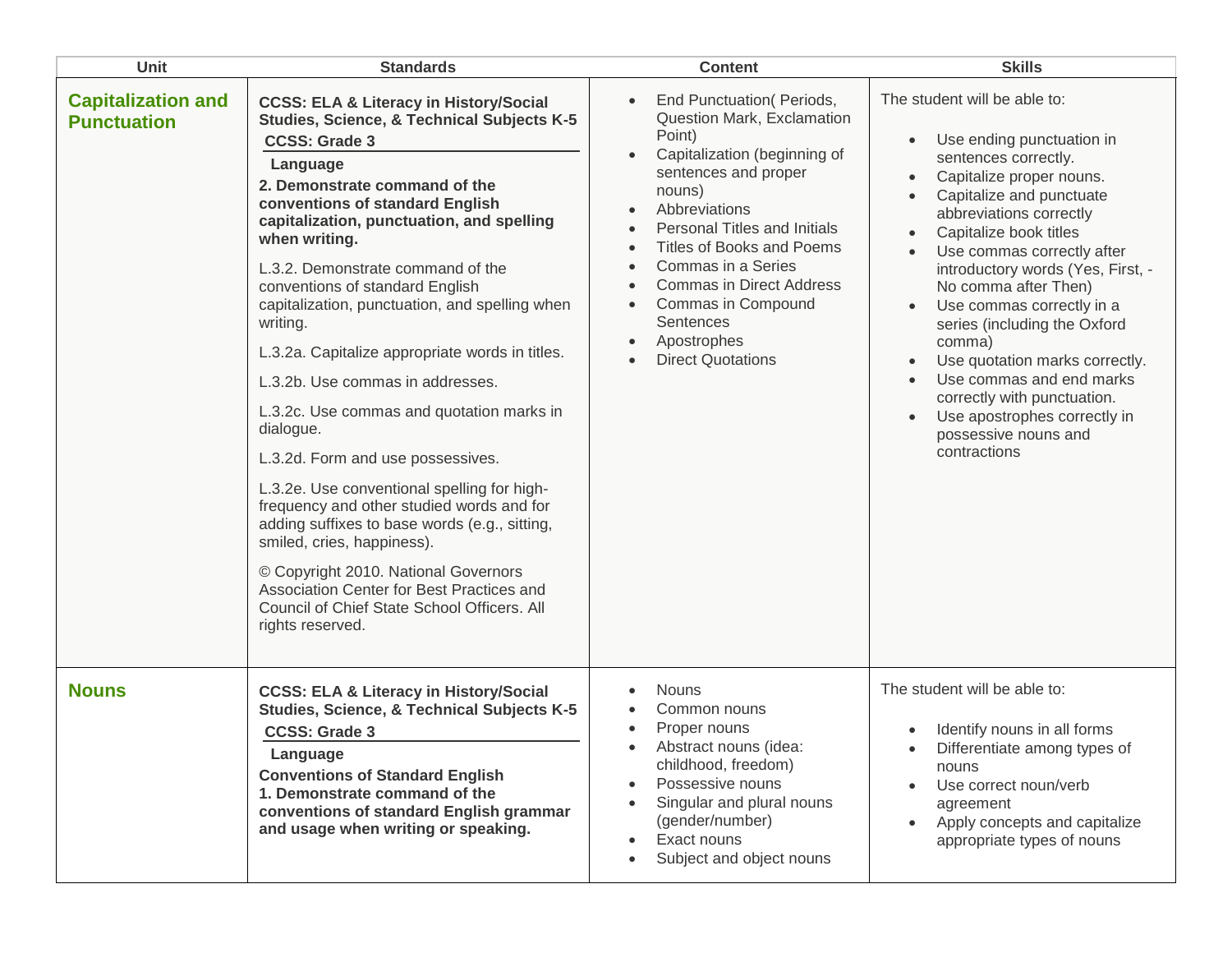| Unit         | <b>Standards</b>                                                                                                                                                                                                                                                                                                                                                                                                                                                                                                                                                                                                                                                                                                                                                                                                                    | <b>Content</b>                                                                                                                                                                                                                                               | <b>Skills</b>                                                                                                                                                                                                                                                                                                                                                                    |
|--------------|-------------------------------------------------------------------------------------------------------------------------------------------------------------------------------------------------------------------------------------------------------------------------------------------------------------------------------------------------------------------------------------------------------------------------------------------------------------------------------------------------------------------------------------------------------------------------------------------------------------------------------------------------------------------------------------------------------------------------------------------------------------------------------------------------------------------------------------|--------------------------------------------------------------------------------------------------------------------------------------------------------------------------------------------------------------------------------------------------------------|----------------------------------------------------------------------------------------------------------------------------------------------------------------------------------------------------------------------------------------------------------------------------------------------------------------------------------------------------------------------------------|
|              | L.3.1a. Explain the function of nouns,<br>pronouns, verbs, adjectives, and adverbs in<br>general and their functions in particular<br>sentences.<br>L.3.1b. Form and use regular and irregular<br>plural nouns.<br>L.3.1c. Use abstract nouns (e.g., childhood).<br>© Copyright 2010. National Governors<br>Association Center for Best Practices and<br>Council of Chief State School Officers. All<br>rights reserved.                                                                                                                                                                                                                                                                                                                                                                                                            | Collective nouns (bunch,<br>team, pile)<br>Noun/verb agreement                                                                                                                                                                                               |                                                                                                                                                                                                                                                                                                                                                                                  |
| <b>Verbs</b> | <b>CCSS: ELA &amp; Literacy in History/Social</b><br>Studies, Science, & Technical Subjects K-5<br><b>CCSS: Grade 3</b><br>Language<br><b>Conventions of Standard English</b><br>1. Demonstrate command of the<br>conventions of standard English grammar<br>and usage when writing or speaking.<br>L.3.1a. Explain the function of nouns,<br>pronouns, verbs, adjectives, and adverbs in<br>general and their functions in particular<br>sentences.<br>L.3.1d. Form and use regular and irregular<br>verbs.<br>L.3.1e. Form and use the simple (e.g., I<br>walked; I walk; I will walk) verb tenses.<br>L.3.1f. Ensure subject-verb and pronoun-<br>antecedent agreement.*<br>© Copyright 2010. National Governors<br>Association Center for Best Practices and<br>Council of Chief State School Officers. All<br>rights reserved. | <b>Action Verbs</b><br><b>Main Verbs</b><br><b>Helping Verbs</b><br>$\bullet$<br>Verb Phrase (main and<br>helping)<br>Being Verbs (Linking Verbs)<br>$\bullet$<br><b>Irregular Verbs</b><br>Verb Tenses (Past, Present,<br>Future)<br>Subject/Verb agreement | The student will be able to:<br>Define and identify action verbs.<br>Define and identify being verbs.<br>Identify and correctly use<br>helping verbs.<br>Demonstrate correct usage of<br>past, present, future tense<br>verbs.<br>Spell and use irregular verbs<br>correctly.<br>Spell present and past tense<br>verbs correctly.<br>Use correct verbs to agree with<br>subject. |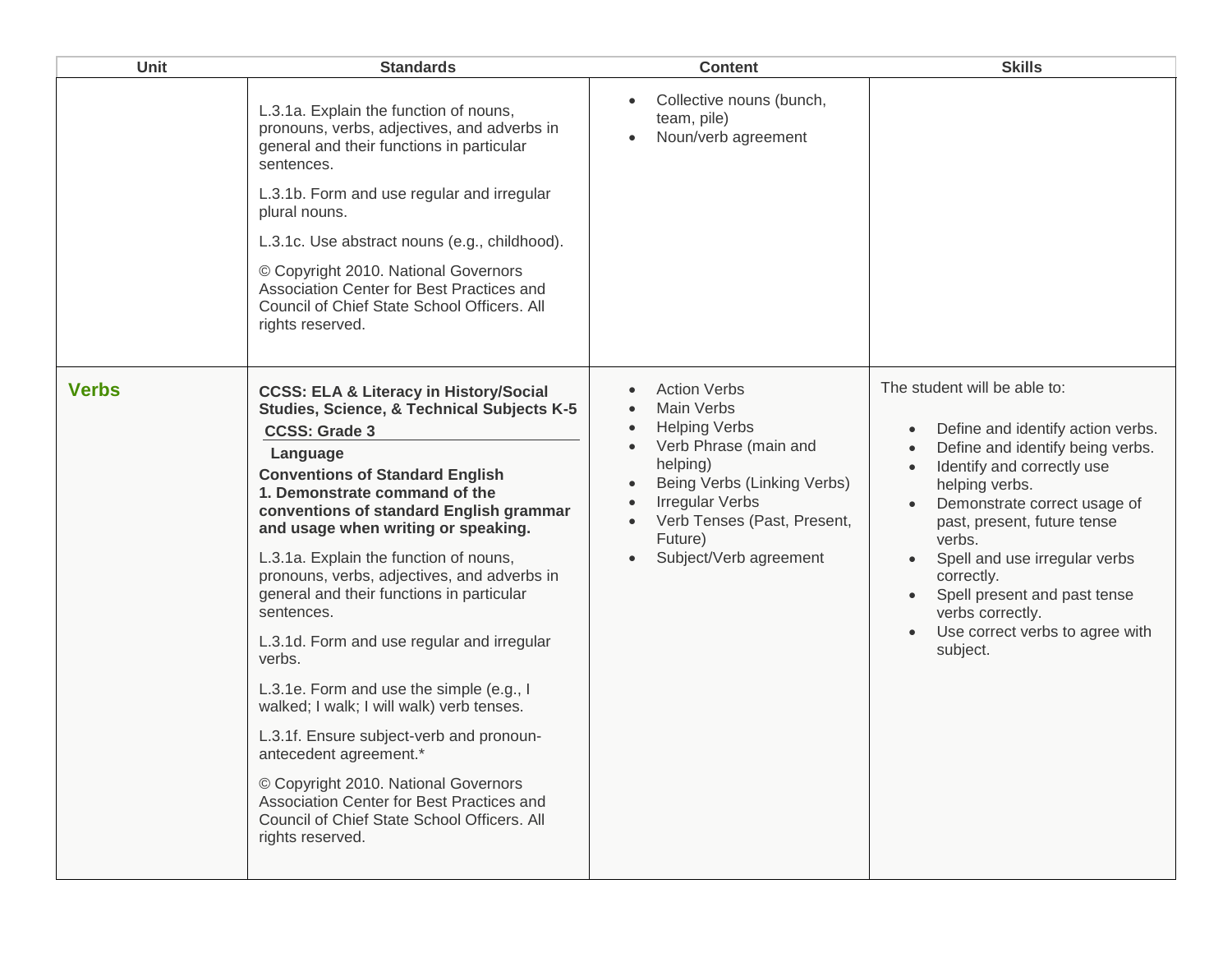| <b>Unit</b>       | <b>Standards</b>                                                                                                                                                                                                                                                                                                                                                                                                                                                                                                                                                                                                                                                                                                                                               | <b>Content</b>                                                                                                                                                                                                                                                                                                                                                                                                                     | <b>Skills</b>                                                                                                                                                                                                                                                                                                                                                                                                                          |
|-------------------|----------------------------------------------------------------------------------------------------------------------------------------------------------------------------------------------------------------------------------------------------------------------------------------------------------------------------------------------------------------------------------------------------------------------------------------------------------------------------------------------------------------------------------------------------------------------------------------------------------------------------------------------------------------------------------------------------------------------------------------------------------------|------------------------------------------------------------------------------------------------------------------------------------------------------------------------------------------------------------------------------------------------------------------------------------------------------------------------------------------------------------------------------------------------------------------------------------|----------------------------------------------------------------------------------------------------------------------------------------------------------------------------------------------------------------------------------------------------------------------------------------------------------------------------------------------------------------------------------------------------------------------------------------|
| <b>Adjectives</b> | <b>CCSS: ELA &amp; Literacy in History/Social</b><br>Studies, Science, & Technical Subjects K-5<br><b>CCSS: Grade 3</b><br>Language<br><b>Conventions of Standard English</b><br>1. Demonstrate command of the<br>conventions of standard English grammar<br>and usage when writing or speaking.<br>L.3.1a. Explain the function of nouns,<br>pronouns, verbs, adjectives, and adverbs in<br>general and their functions in particular<br>sentences.<br>L.3.1g. Form and use comparative and<br>superlative adjectives and adverbs, and<br>choose between them depending on what is<br>to be modified.<br>© Copyright 2010. National Governors<br>Association Center for Best Practices and<br>Council of Chief State School Officers. All<br>rights reserved. | Adjectives<br>$\bullet$<br><b>Comparative Adjectives</b><br><b>Superlative Adjectives</b><br>$\bullet$<br>Quantitative Adjectives (How<br>Many)<br>Descriptive Adjectives (size,<br>shape, color, etc.)<br>Irregular Adjectives (good,<br>$\bullet$<br>better, best, etc.)<br>Articles<br>$\bullet$<br><b>Demonstrative Adjectives</b><br>(These, those, this, etc.)<br><b>Proper Adjectives</b><br>$\bullet$<br>(American, Texan) | The student will be able to:<br>Define and describe different<br>types of adjectives.<br>Identify the different adjectives in<br>a sentence.<br>Find various adjectives in a<br>sentence.<br>Choose adjectives for a<br>sentence.<br>Discuss various adjectives in a<br>sentence.<br>Recognize various adjectives in<br>a sentence.<br>Recognize and use adjectives in<br>a sentence.<br>Differentiate between types of<br>adjectives. |
| <b>Adverbs</b>    | <b>CCSS: ELA &amp; Literacy in History/Social</b><br>Studies, Science, & Technical Subjects K-5<br><b>CCSS: Grade 3</b><br>Language<br><b>Conventions of Standard English</b><br>1. Demonstrate command of the<br>conventions of standard English grammar<br>and usage when writing or speaking.<br>L.3.1a. Explain the function of nouns,<br>pronouns, verbs, adjectives, and adverbs in<br>general and their functions in particular<br>sentences.<br>L.3.1g. Form and use comparative and<br>superlative adjectives and adverbs, and<br>choose between them depending on what is<br>to be modified.                                                                                                                                                         | Adverbs that tell when and<br>$\bullet$<br>how often<br>Adverbs that tell where<br>$\bullet$<br>Adverbs that tell how<br>$\bullet$<br>Superlative adverbs and<br>$\bullet$<br>Comparative Adverbs (more<br>and most)<br>Negative words (no, not,<br>$\bullet$<br>never)<br>Correct Usage of: Good and<br>Well<br>Correct Usage of: To, too,<br>and two<br>Correct usage of: Their and<br>there                                     | The students will be able to:<br>Define and describe adverbs<br>Identify adverbs in a sentence<br>Choose and dramatize various<br>$\bullet$<br>adverbs<br>Classify and diagram adverbs in<br>a sentence<br>Compose sentences using<br>comparative and superlative<br>adverbs<br>Evaluate short reading passages<br>that contain improper usage of<br>adverbs                                                                           |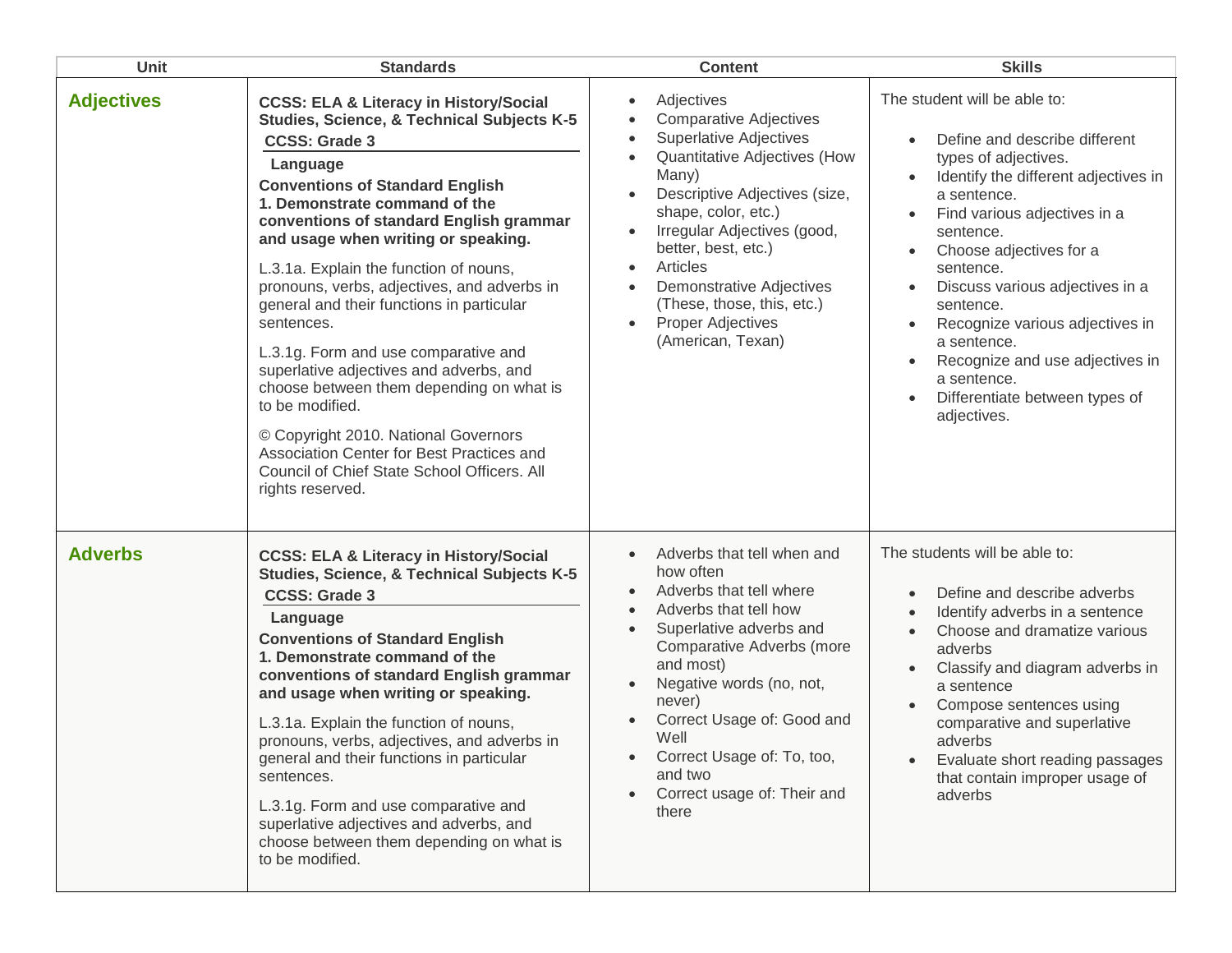| <b>Unit</b>                                           | <b>Standards</b>                                                                                                                                                                                                                                                                                                                                                                                                                                                                                                                                                                                                                                                                   | <b>Content</b>                                                                                                                                                                                                                                                                                                                                                                                                    | <b>Skills</b>                                                                                                                                                                                                                                                                             |
|-------------------------------------------------------|------------------------------------------------------------------------------------------------------------------------------------------------------------------------------------------------------------------------------------------------------------------------------------------------------------------------------------------------------------------------------------------------------------------------------------------------------------------------------------------------------------------------------------------------------------------------------------------------------------------------------------------------------------------------------------|-------------------------------------------------------------------------------------------------------------------------------------------------------------------------------------------------------------------------------------------------------------------------------------------------------------------------------------------------------------------------------------------------------------------|-------------------------------------------------------------------------------------------------------------------------------------------------------------------------------------------------------------------------------------------------------------------------------------------|
|                                                       | © Copyright 2010. National Governors<br>Association Center for Best Practices and<br>Council of Chief State School Officers, All<br>rights reserved.                                                                                                                                                                                                                                                                                                                                                                                                                                                                                                                               |                                                                                                                                                                                                                                                                                                                                                                                                                   |                                                                                                                                                                                                                                                                                           |
| <b>Pronouns</b>                                       | <b>CCSS: ELA &amp; Literacy in History/Social</b><br>Studies, Science, & Technical Subjects K-5<br><b>CCSS: Grade 3</b><br>Language<br><b>Conventions of Standard English</b><br>1. Demonstrate command of the<br>conventions of standard English grammar<br>and usage when writing or speaking.<br>L.3.1a. Explain the function of nouns,<br>pronouns, verbs, adjectives, and adverbs in<br>general and their functions in particular<br>sentences.<br>L.3.1f. Ensure subject-verb and pronoun-<br>antecedent agreement.*<br>© Copyright 2010. National Governors<br>Association Center for Best Practices and<br>Council of Chief State School Officers. All<br>rights reserved. | Subject pronouns<br>$\bullet$<br>Object pronouns<br>$\bullet$<br>Pronoun/verb agreement<br>$\bullet$<br>Possessive pronouns<br>$\bullet$<br>Pronoun contractions<br>$\bullet$<br>Pronoun homophones<br>$\bullet$<br>Reflexive pronouns (myself,<br>$\bullet$<br>yourself, etc.)                                                                                                                                   | The student will be able to:<br>Identify pronouns in all forms.<br>Differentiate among types of<br>pronouns.<br>Use correct pronoun/verb<br>agreement.<br>Capitalize appropriate types of<br>pronouns.                                                                                    |
| <b>Capitalization and</b><br><b>Punctuation-Part2</b> | <b>CCSS: ELA &amp; Literacy in History/Social</b><br><b>Studies, Science, &amp; Technical Subjects K-5</b><br><b>CCSS: Grade 3</b><br>Language<br>2. Demonstrate command of the<br>conventions of standard English<br>capitalization, punctuation, and spelling<br>when writing.<br>L.3.2. Demonstrate command of the<br>conventions of standard English<br>capitalization, punctuation, and spelling when<br>writing.                                                                                                                                                                                                                                                             | End Punctuation (Periods,<br>$\bullet$<br>Question Mark, Exclamation<br>Point)<br>Capitalization (beginning of<br>$\bullet$<br>sentences and proper<br>nouns)<br>Abbreviations<br>$\bullet$<br><b>Personal Titles and Initials</b><br>$\bullet$<br><b>Titles of Books and Poems</b><br>Correct use of Commas in a<br>$\bullet$<br><b>Series</b><br>Correct use of Commas in<br>$\bullet$<br><b>Direct Address</b> | The student will be able to:<br>Use ending punctuation in<br>sentences correctly.<br>Capitalize proper nouns.<br>Capitalize and punctuate<br>abbreviations correctly<br>Capitalize book titles<br>Use commas correctly after<br>introductory words (Yes, First, -<br>No comma after Then) |